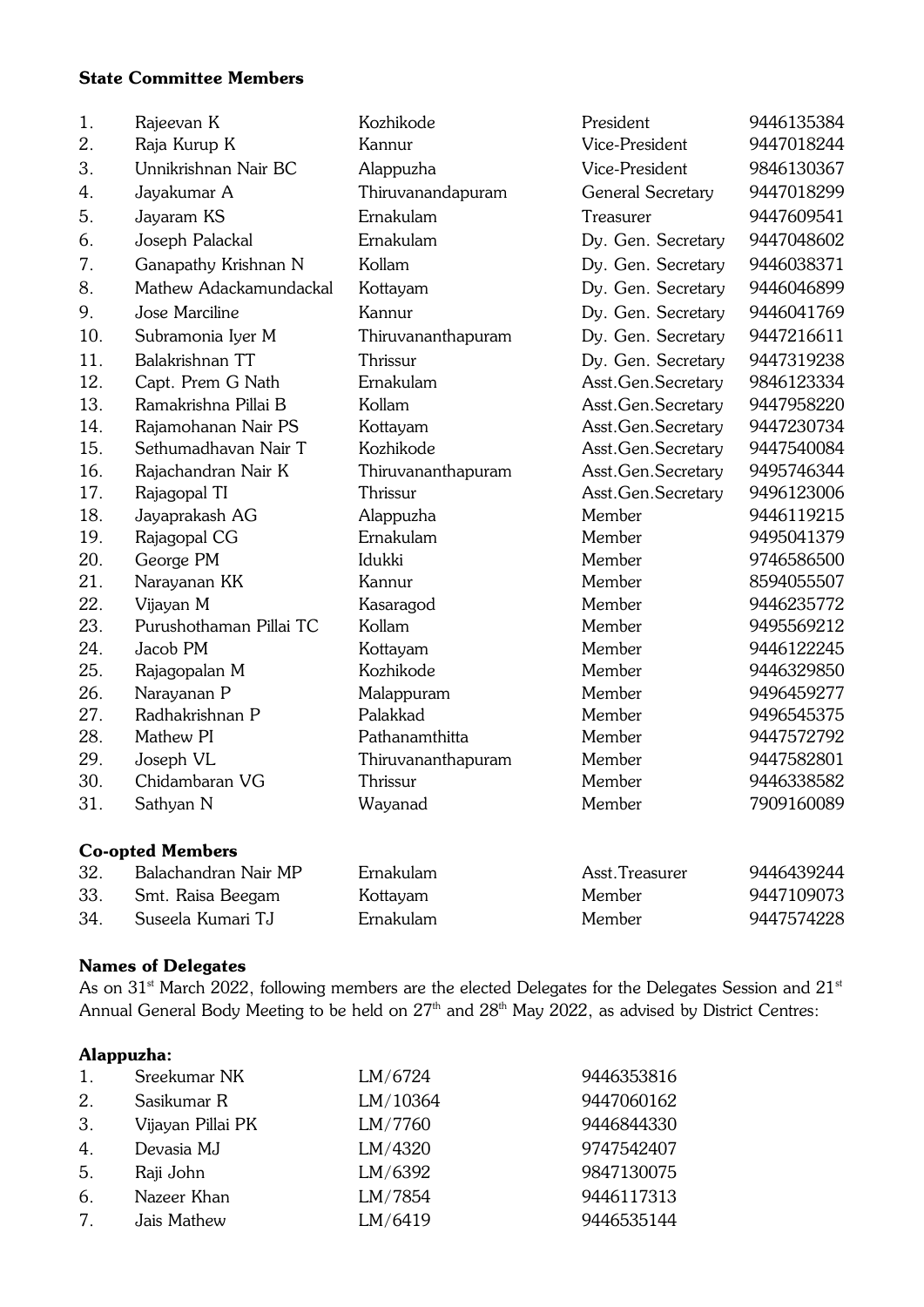|                | Ernakulam:              |          |            |
|----------------|-------------------------|----------|------------|
| 1.             | Francis PP              | LM/7179  | 9447155262 |
| 2.             | Pappachan PJ            | LM/5091  | 9447577205 |
| 3.             | Antony P Mathew         | LM/2331  | 9495763754 |
| 4.             | Shaji CR                | LM/7260  | 9447987536 |
| 5.             | Poulose AO              | LM/6552  | 9446218380 |
| 6.             | Ambrose CD              | LM/6954  | 9847237027 |
| 7.             | Rajamony TV             | LM/10241 | 9447091411 |
| 8.             | Smt. Beena K Ravi       | LM/5873  | 9249359929 |
| 9.             | Sunny TV                | LM/3609  | 9946247279 |
| 10.            | Helen D'Cruz            | LM/3471  | 9446916228 |
| Idukki:        |                         |          |            |
| 1.             | Joseph TJ               | LM/1070  | 9961482551 |
| 2.             | Prabhakaran TG          | LM/8482  | 9446050760 |
| <b>Kannur:</b> |                         |          |            |
| 1.             | Raghavan A              | LM/9714  | 9495985830 |
| 2.             | Gangadharan T           | LM/9314  | 9495100015 |
| 3.             | Smt. Komavally K.V      | LM/6059  | 9744075433 |
| 4.             | Babu Jacob N            | LM/5062  | 9447688140 |
| 5.             | Vinod Kumar E V         | LM/4056  | 9446674488 |
| 6.             | Krishnan E K            | LM/9786  | 9847960002 |
| 7.             | Jayarajan PK            | LM/6299  | 9447453868 |
| 8.             | Smt. Balamani A         | LM/5740  | 9446734264 |
| 9.             | Narayanan Puthukudy     | LM/1698  | 9947772077 |
| 10.            | Babu NV                 | LM/8556  | 9447483493 |
|                | Kasaragod:              |          |            |
| 1.             | Raveendran Nair PV      | LM/6616  | 9447832180 |
| 2.             | Krishnan Pathanath      | LM/8300  | 9447488499 |
| Kollam:        |                         |          |            |
| 1.             | Gopakumar S             | LM/5712  | 9142904108 |
| 2.             | Yusuf J                 | LM/2713  | 9447723253 |
| 3.             | Chandrabhanu S          | LM/1934  | 9496270715 |
| 4.             | Jose SG                 | LM/10275 | 9446348254 |
| 5.             | Raveendran Pillai BS    | LM/7564  | 9446816060 |
| 6.             | Suresh Babu G           | LM/6181  | 9447704061 |
|                | Kottayam:               |          |            |
| 1.             | Viswanathan Nair K N    | LM/5948  | 9447196512 |
| 2.             | Mathew CP               | LM/2471  | 9447867667 |
| 3.             | Ramesh Babu TR          | LM/6433  | 9447031559 |
| 4.             | Smt. Thressiamma Antony | LM/3757  | 9446322416 |
| 5.             | Balakrishnan Nair VR    | LM/7097  | 9645099739 |
| 6.             | Pushkaran M P           | LM/6805  | 9447133868 |
| 7.             | George Joseph K         | LM/8887  | 9446515759 |
| 8.             | Rajan George            | LM/7443  | 9446093752 |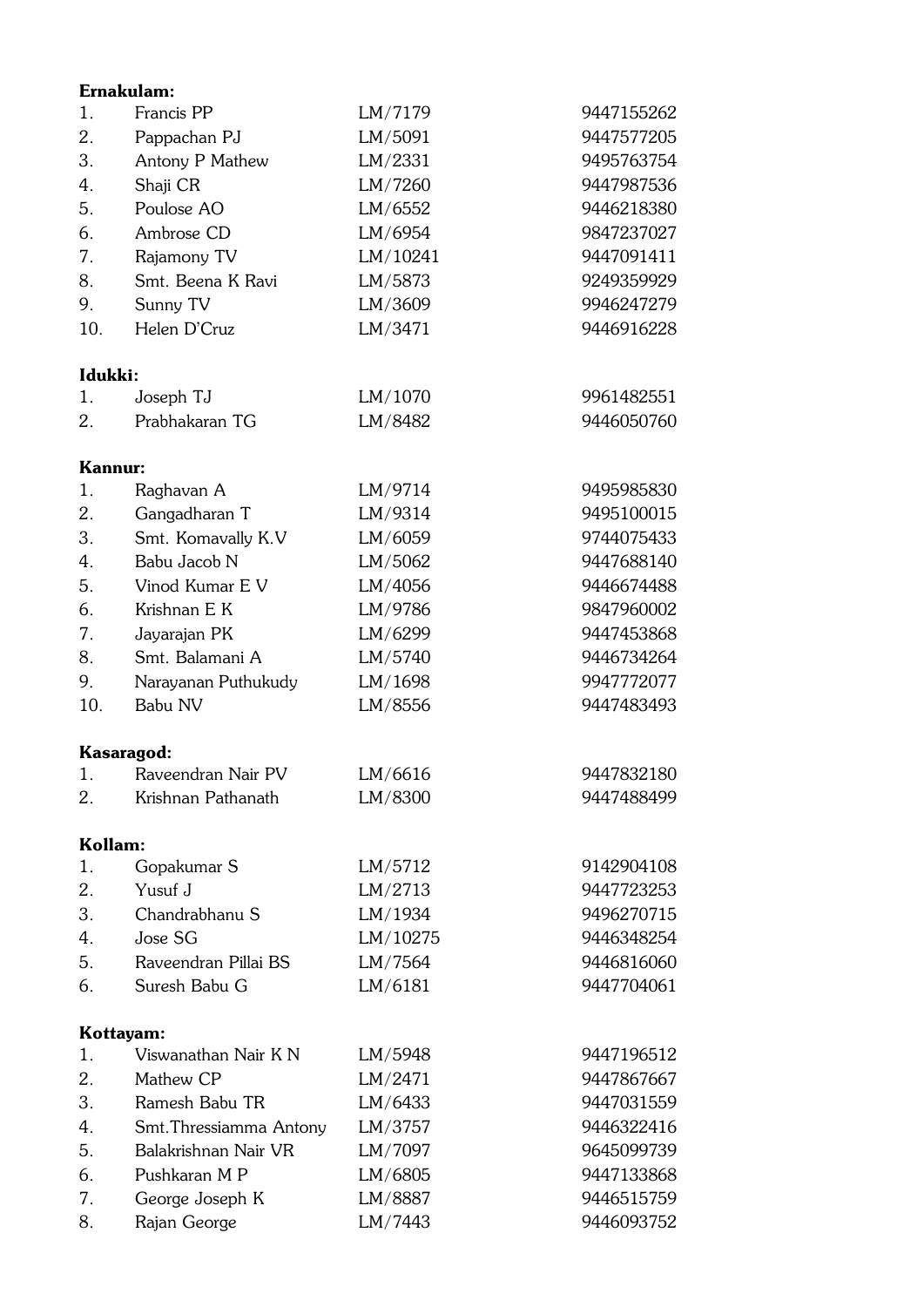| 9.       |                               | LM/8455            | 8157050007               |
|----------|-------------------------------|--------------------|--------------------------|
| 10.      | Sunny Joseph V                | LM/2101            | 9447120561               |
|          | Philip PP                     |                    |                          |
|          |                               |                    |                          |
|          |                               |                    |                          |
|          | Kozhikode:                    |                    |                          |
| 1.       | Balagopala Menon T            | LM/1692            | 9496655054               |
| 2.       | Venugopalan C                 | LM/2136            | 9495564088               |
| 3.       | <b>Vinod Davis</b>            | LM/5952            | 9895238708               |
| 4.       | Viswanathan R                 | LM/2740            | 9447022956               |
| 5.       | Sreenivasan M                 | LM/4132            | 9447336655               |
| 6.       | Manoharan, K.                 | LM/7085            | 9495050448               |
| 7.       | Smt Shylavathy K              | LM/3931            | 9447421790               |
| 8.       | Smt Latha D                   | LM/6634            | 9446439458               |
| 9.       | Pokkar V. K.                  | LM/2433            | 9995085375               |
| 10.      | Raveendranathan. C            | LM/3022            | 9446338065               |
|          |                               |                    |                          |
|          | <b>Malappuram:</b>            |                    |                          |
| 1.       | Ahamed Kabeer U A             | LM/6504            | 9447744565               |
| 2.       | Ashok Kumar V                 | LM/7174            | 9495019494               |
| 3.       | Vinod Kumar T                 | LM/8693            | 9446345895               |
|          |                               |                    |                          |
|          | Palakkad:<br>Sreenivasan PP   |                    |                          |
| 1.<br>2. | Achuthanunni P                | LM/2061            | 9446355450               |
| 3.       |                               | LM/5337            | 9447995959               |
| 4.       | Sivadasan K<br>Ramakrishnan K | LM/4949            | 9495341592<br>9446038456 |
| 5.       | Vasudevan K                   | LM/6026<br>LM/1860 | 9497123690               |
| 6.       | Balakrishnan S                | LM/8225            | 9447746843               |
|          |                               |                    |                          |

| 7.               | Muraleedharan C  | LM/6020  | 9495753095 |
|------------------|------------------|----------|------------|
| 8.               | Harshan KN       | LM/10497 | 9446970305 |
| 9.               | Viswanathan R    | LM/5265  | 9447922231 |
| 10.              | Raghupathy KN    | LM/10842 | 9447003411 |
|                  | Pathanamthitta:  |          |            |
| 1.               | Vijayakumaran V  | LM/9949  | 9495238554 |
| 2.               | Jenson Abraham M | LM/8798  | 9447473743 |
| 3.               | Babu P N         | LM/9883  | 8330892538 |
| $\overline{4}$ . | Mohan MS         | LM/2495  | 9447595144 |

# Thiruvananthapuram:

| 1.  | John Joseph          | LM/1453 | 9447018266 |
|-----|----------------------|---------|------------|
| 2.  | Somanathan Pillai AR | LM/1976 | 9447163433 |
| 3.  | Sathishkumar S       | LM/7556 | 9446751339 |
| 4   | Smt. Radhadevi PV    | LM/2805 | 9446430983 |
| 5.  | Syed Abdul Rahman    | LM/620  | 9387727249 |
| 6   | Vijayakumaran Nair S | LM/3338 | 7012753542 |
| 7.  | Ramaswamy G          | LM/2667 | 9446353035 |
| 8.  | Yatheendradas A      | LM/6965 | 9497266477 |
| 9.  | Radhakrishnan S      | LM/3938 | 9447378938 |
| 10. | Sasi R               | LM/2529 | 9495349457 |
|     |                      |         |            |